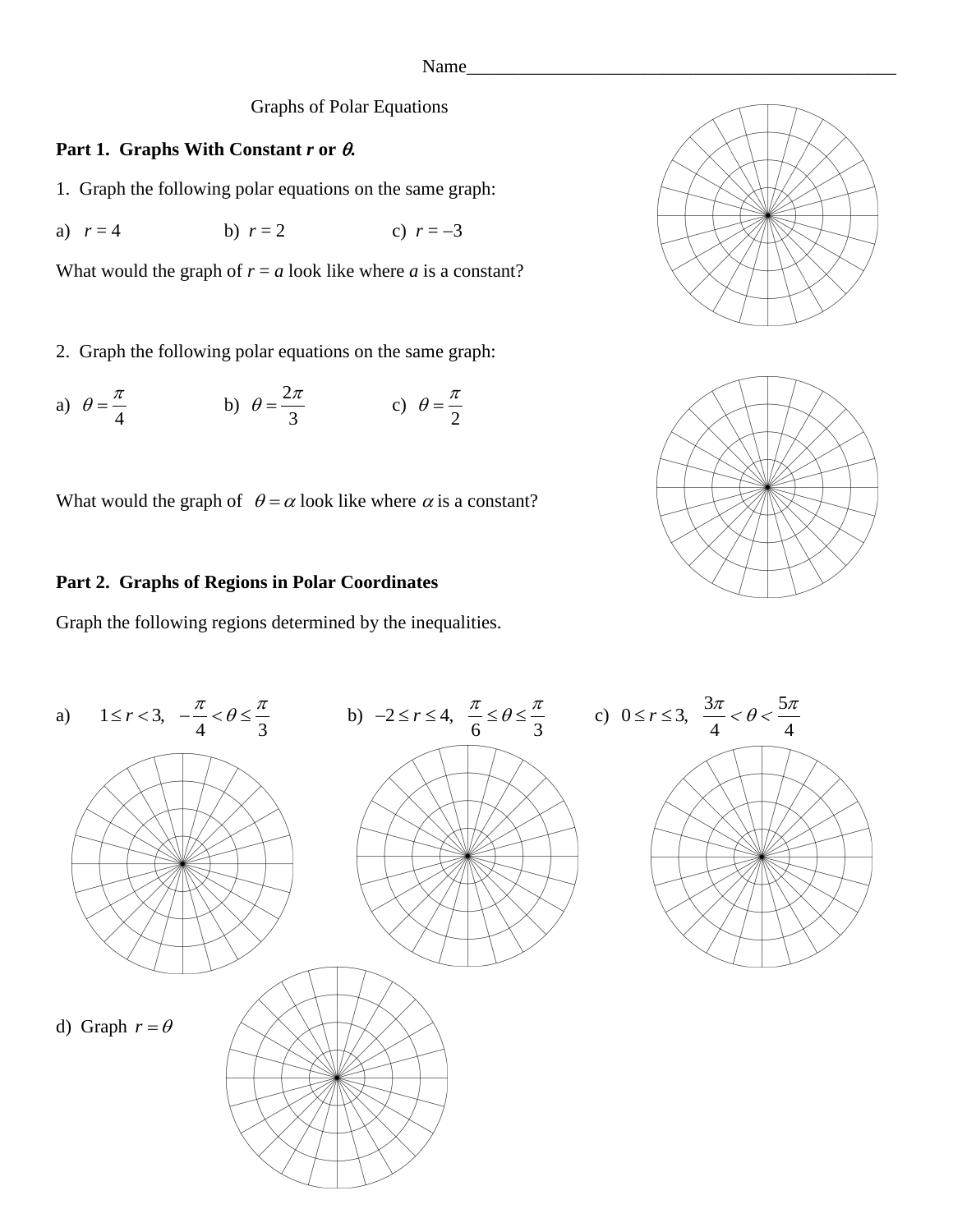## **Part 3. Exploring Polar Graphs**

a) Graphs of the form  $r = a \cos \theta$  or  $r = a \sin \theta$ . Graph with  $a = 1, 2$  and 3





 $r = a \cos \theta$   $r = a \sin \theta$ 

How does the value of the parameter *a* affect the graph?

What is the difference in the graph if you use cosine vs. sine?

b) Graphs of the form  $r = 3\cos b\theta$  or  $r = 3\sin b\theta$  Graph with  $b = 2$ , and 4.





 $r = 3\cos b\theta$   $r = 3\sin b\theta$ 

How does the value of the parameter *b* affect the graph?

What is the difference in the graph if you use cosine vs. sine?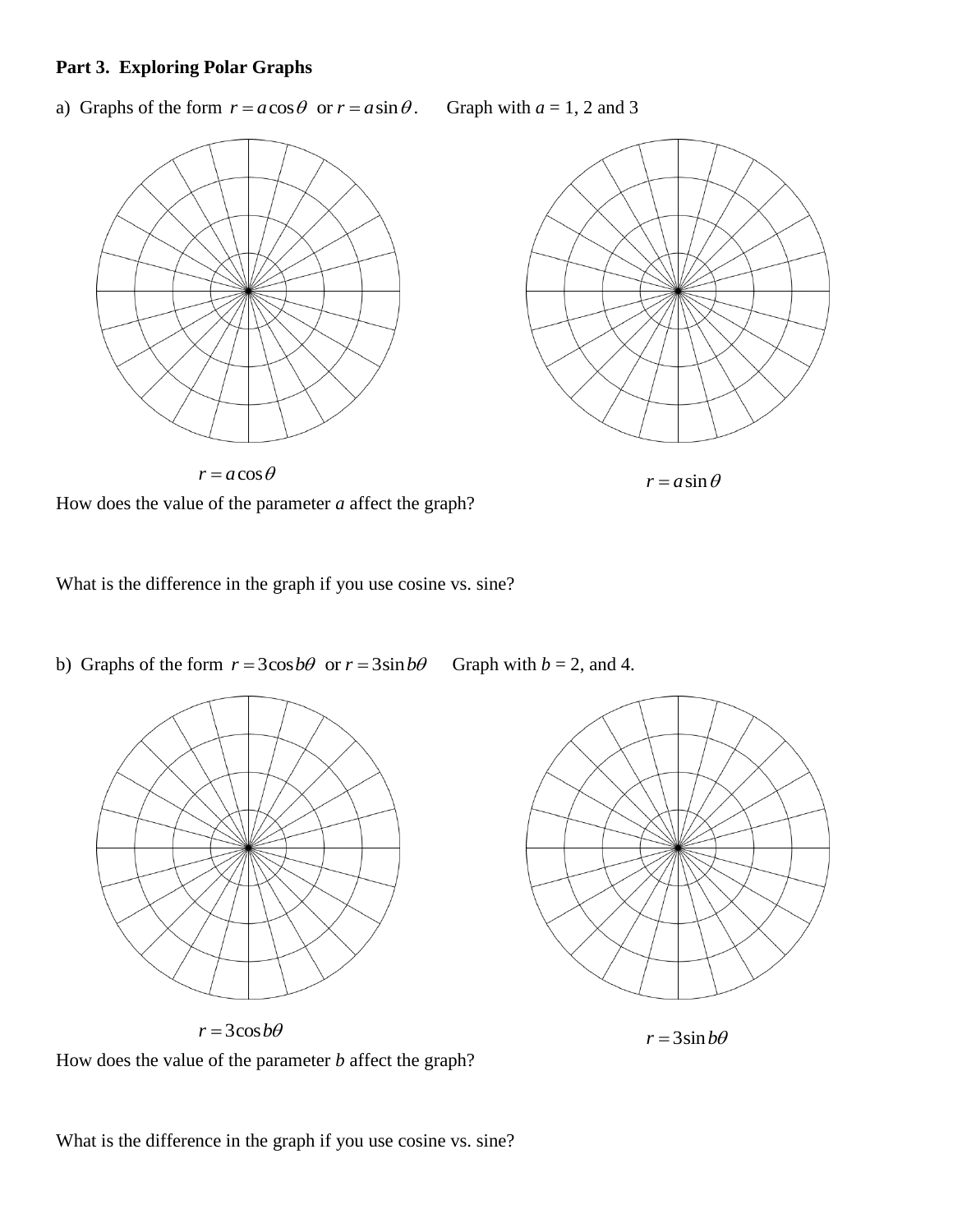c) Explore graphs of the form  $r = 3\cos b\theta$  or  $r = 3\sin b\theta$ . Graph with  $b = 3$ , and 5.



How does the value of the parameter *b* affect the graph?

The graphs in b and c look like daisies to me, but are called rose curves with each "petal" being called a leaf.

d) Explore graphs of the form  $r = a + a \cos \theta$  or  $r = a + a \sin \theta$ . Graph with  $a = 2$ .



How does the value of the parameter *a* affect the graph?

What is the difference in the graph if you use cosine vs. sine?

These graphs are called cardioids since they are sort of "heart" shaped.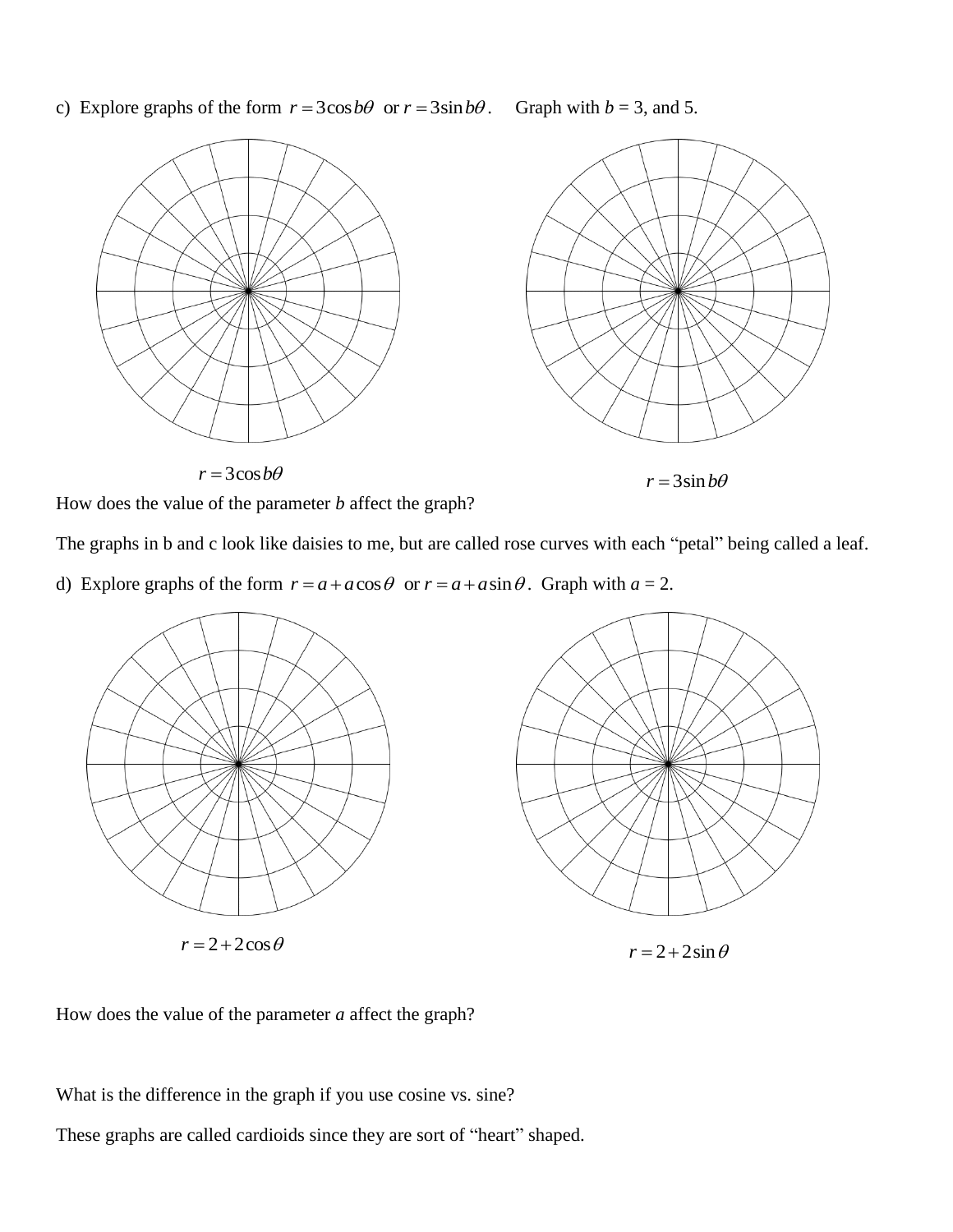e) Explore graphs of the form  $r = a + b \cos \theta$  or  $r = a + b \sin \theta$ . Graph with  $a = 1$  and  $b = 2$ .





How does the value of the parameter *a* affect the graph?  $r = 1 + 2\cos\theta$   $r = 1 + 2\sin\theta$ 

How does the value of the parameter *b* affect the graph?

What is the difference in the graph if you use cosine vs. sine?

These graphs are called limacons.

f) Fun graph. Graph 
$$
r = 2 - 2\sin(\theta) + \frac{\sin(\theta)\sqrt{\cos(\theta)}}{\sin(\theta) + 1.4}
$$

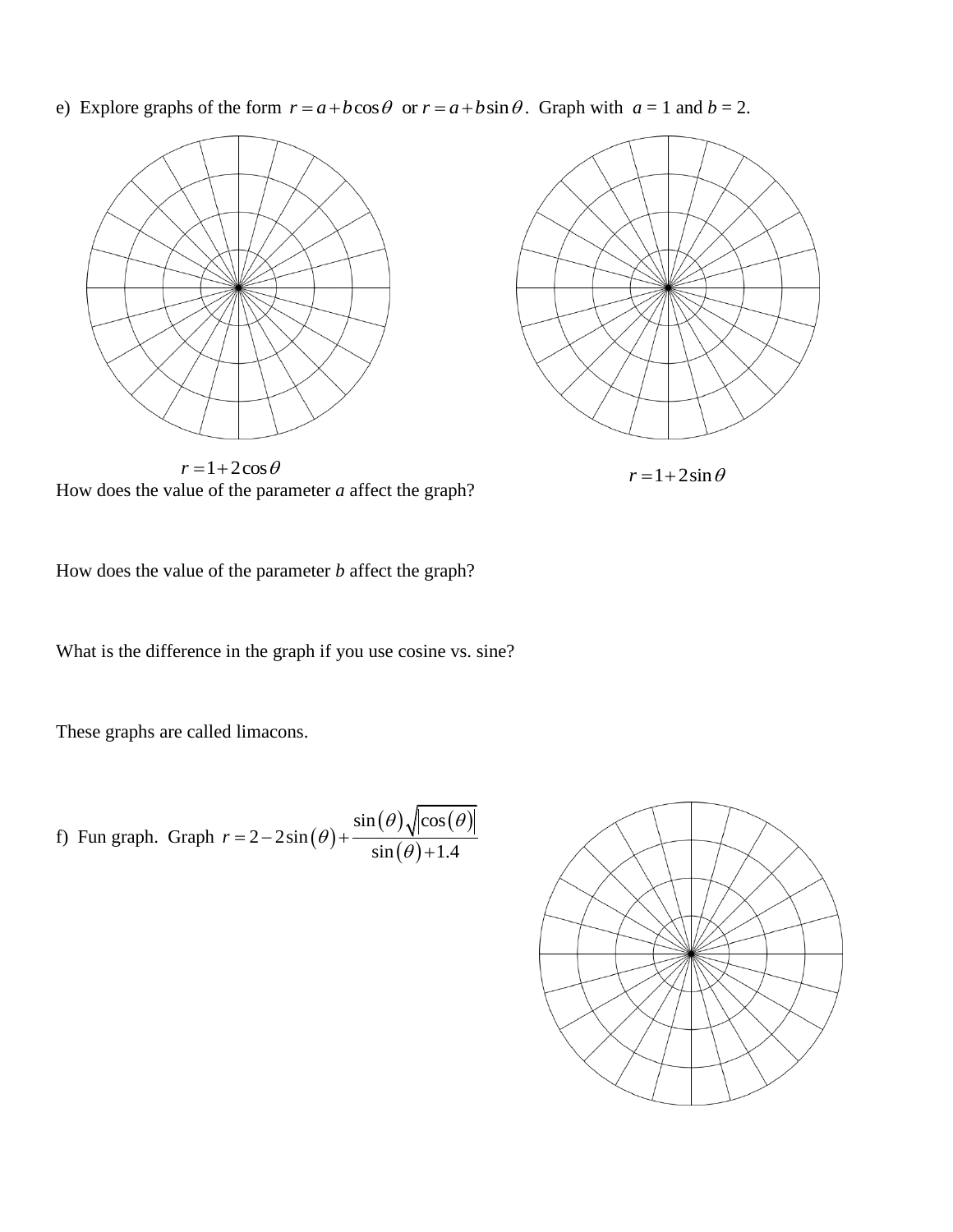# **Part 4. Graphing Polar Equations by Hand**

To graph polar equations involving sines and cosines by hand, we first graph them in rectangular coordinates and then use the key points to graph in polar coordinates.